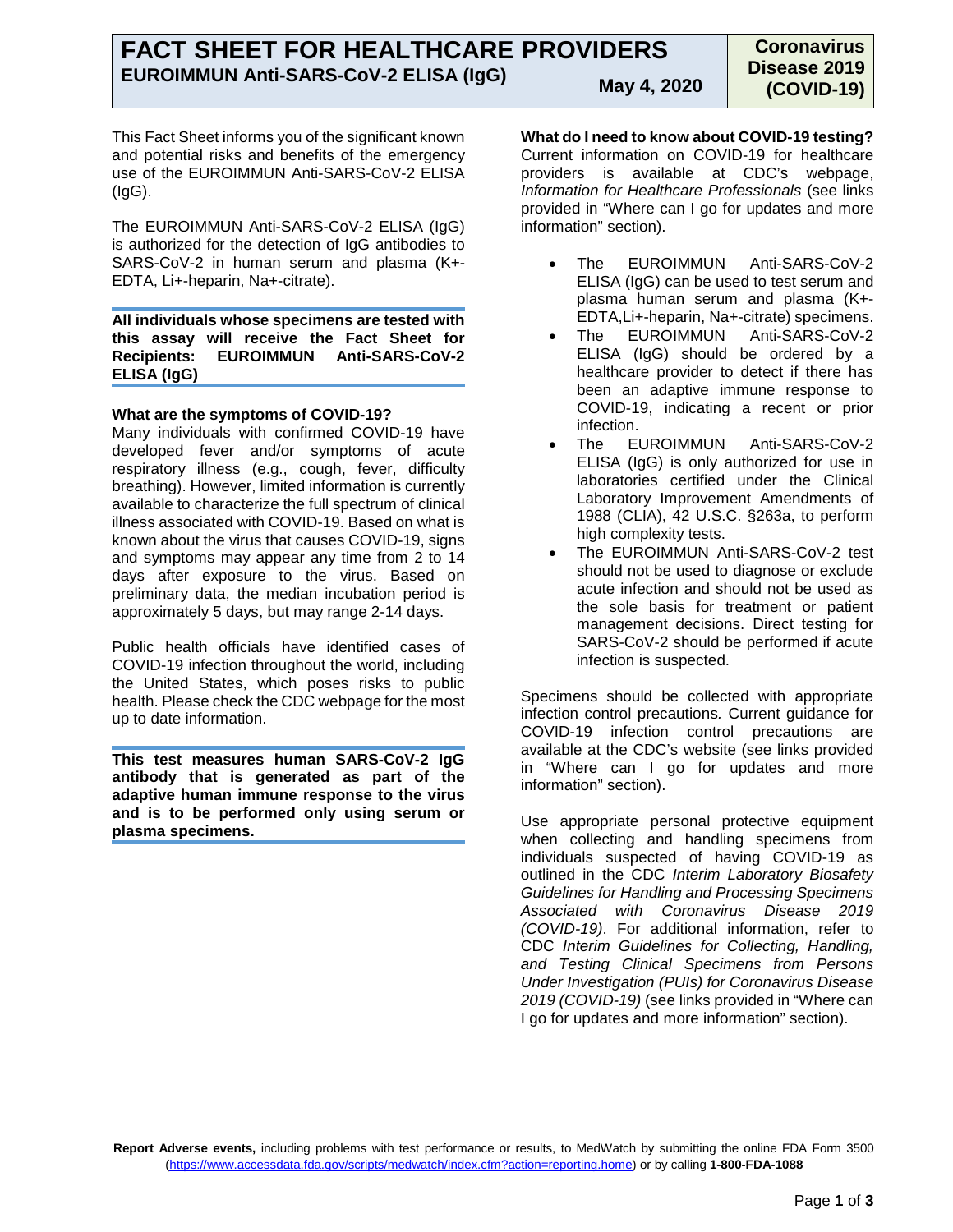## **What does it mean if the specimen tests positive for IgG antibodies against virus that causes COVID-19?**

A positive test result with the EUROIMMUN Anti-SARS-CoV-2 ELISA (IgG) indicates that antibodies to SARS-CoV-2 were detected, and the individual has potentially been exposed to COVID-19.

IgG antibodies to SARS-CoV-2 generally do not begin to appear until  $7 - 10$  days after infection. When IgG antibodies are present, it often indicates a past infection but does not exclude recently infected individuals who are still contagious. It is unknown how long IgG antibodies to SARS-CoV-2 will remain present in the body after infection and if they confer immunity to infection.

A positive result for IgG may not mean that an individual's current symptoms are due to COVID-19 infection. Laboratory test results should always be considered in the context of clinical observations and epidemiological data to guide patient management decisions.

The EUROIMMUN Anti-SARS-CoV-2 ELISA (IgG) has been designed to minimize the likelihood of false positive test results. However, in the event of a false positive result, immediate measures to consider could include the following: a recommendation for isolation of the individual, monitoring of household or other close contacts for symptoms, isolation that might limit contact with family, friends, or other potentially COVID-19 infected individuals, limits in the ability to work, or other unintended adverse effects. Due to the risk of false positive results, confirmation of positive results should be considered - using a second, different IgG assay.

All laboratories using this test must follow standard confirmatory testing and reporting guidelines according to their appropriate public health authorities.

## **What does it mean if the specimen tests negative for IgG antibodies against virus that causes COVID-19?**

A negative test result with this test means that SARS- CoV-2 specific antibodies were not present in the specimen above the limit of detection. However, a negative result does not preclude COVID-19 infection and should not be used as the sole basis for treatment, patient management decisions, or to rule out active infection.

detectable IgG antibody despite active infection; in addition, not all individuals will develop a detectable IgG response to SARS-CoV-2 infection. The absolute sensitivity of the EUROIMMUN Anti-SARS-CoV-2 ELISA (IgG) is unknown.

When testing is negative, the possibility of a false negative result should be considered in the context of an individual's recent exposures and the presence of clinical signs and symptoms consistent with COVID-19. This is especially important if the individual has had recent exposure to COVID-19, or clinical presentation suggestive of COVID- 19, and diagnostic tests for other causes of illness (e.g., other respiratory illness) are negative. Direct testing for virus (e.g., RT-PCR testing) should always be performed in any individual suspected of COVID-19, regardless of the EUROIMMUN Anti-SARS-CoV-2 ELISA (IgG) test.

Risks to an individual of a false negative result include: delayed or lack of supportive treatment, lack of monitoring of infected individuals and their household or other close contacts for symptoms resulting in increased risk of spread of COVID-19 within the community, or other unintended adverse events.

# **What is an EUA?**

The United States FDA has made this test available under an emergency access mechanism called an Emergency Use Authorization (EUA). The EUA is supported by the Secretary of Health and Human Service's (HHS's) declaration that circumstances exist to justify the emergency use of *in vitro* diagnostics (IVDs) for the detection and/or diagnosis of the virus that causes COVID-19.

An IVD made available under an EUA has not undergone the same type of review as an FDAapproved or cleared IVD. FDA may issue an EUA when certain criteria are met, which includes that there are no adequate, approved, available alternatives, and based on the totality of scientific evidence available, it is reasonable to believe that this IVD may be effective in the detection of the virus that causes COVID-19.

The EUA for this test is in effect for the duration of the COVID-19 emergency, unless terminated or revoked (after which the test may no longer be used).

Individuals tested early after infection may not have

**Report Adverse events,** including problems with test performance or results, to MedWatch by submitting the online FDA Form 3500 [\(https://www.accessdata.fda.gov/scripts/medwatch/index.cfm?action=reporting.home\) o](https://www.accessdata.fda.gov/scripts/medwatch/index.cfm?action=reporting.home)r by calling **1-800-FDA-1088**